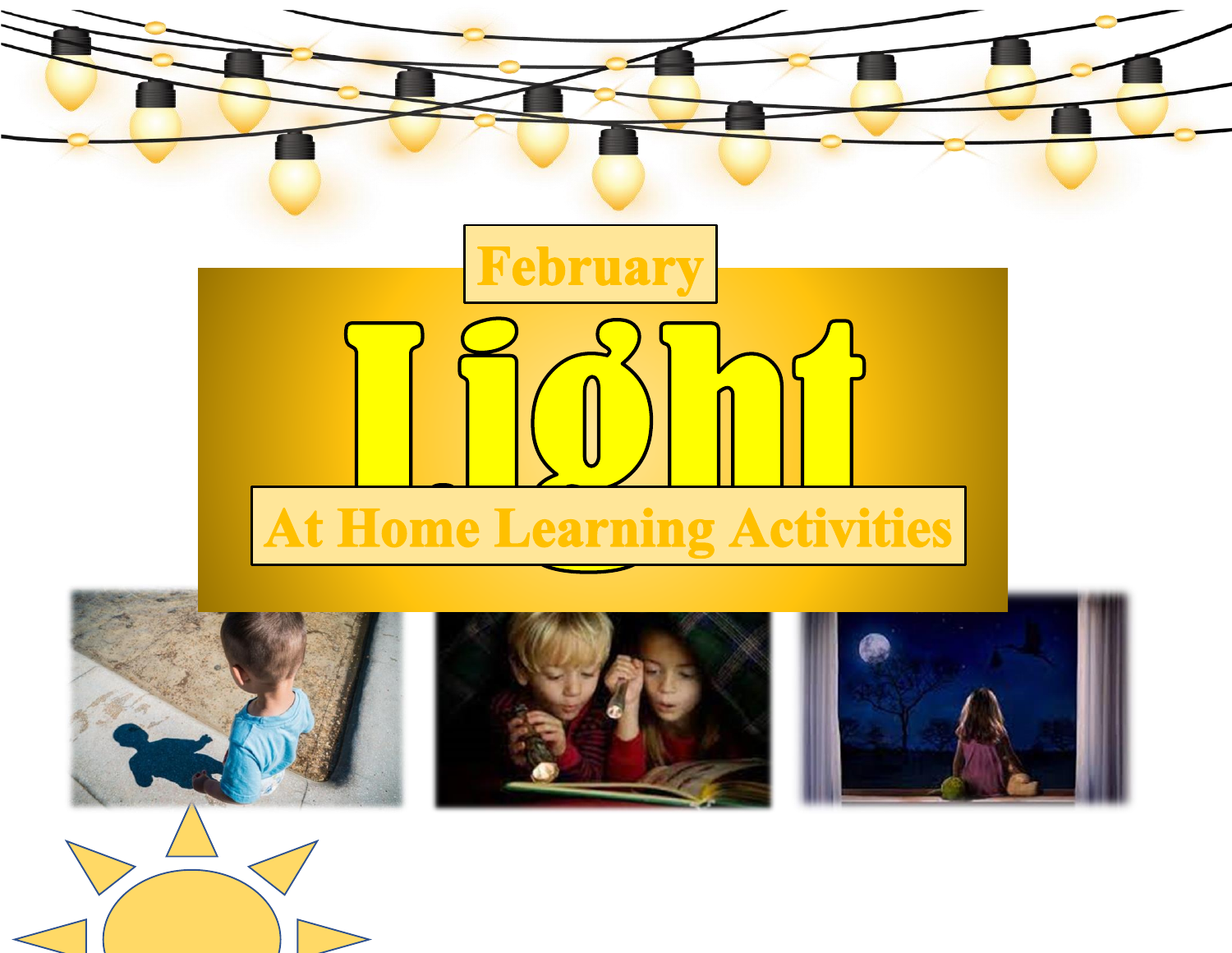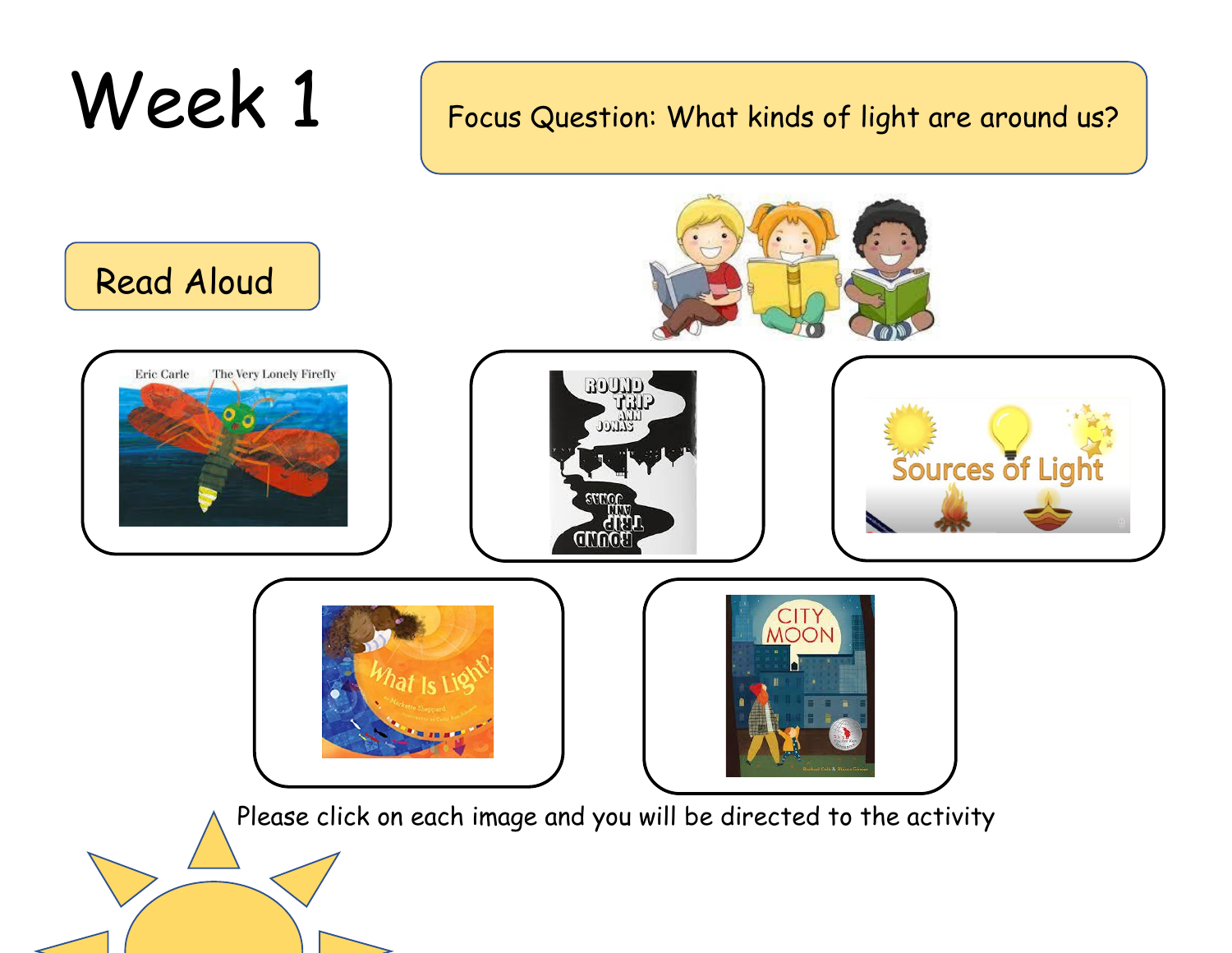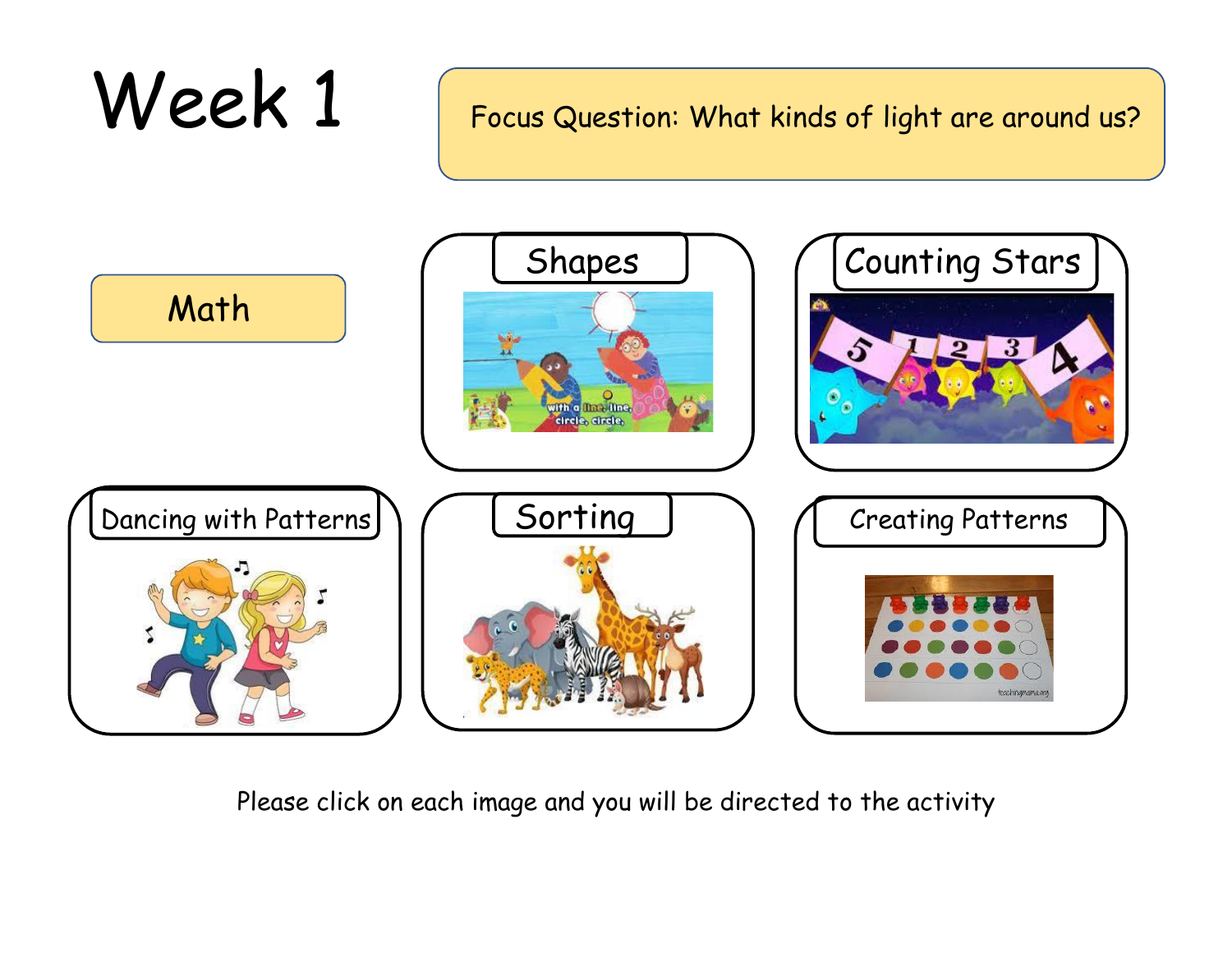

Please click on each image and you will be dire[cted to the activity](https://youtu.be/eqCw0MAYqsk)





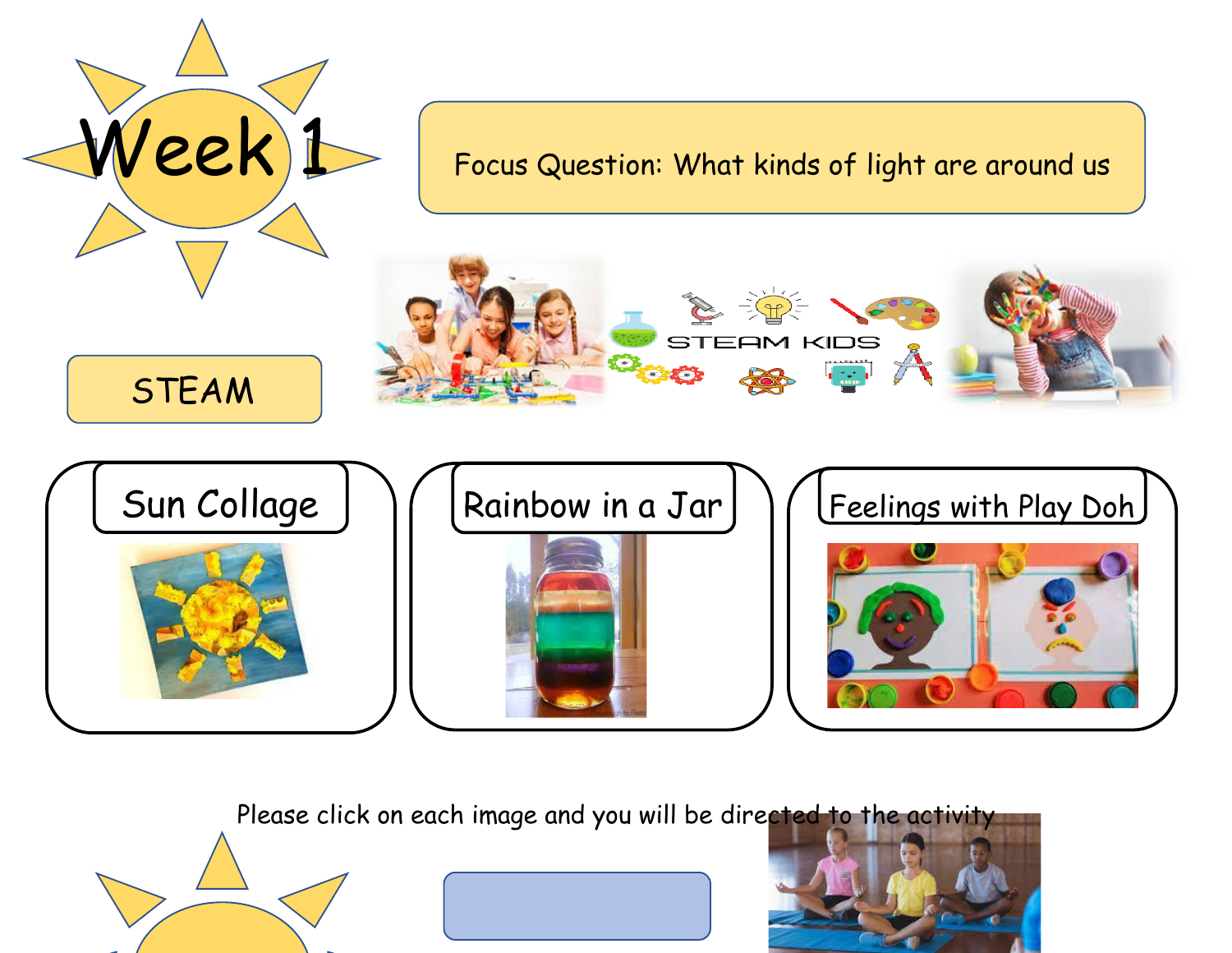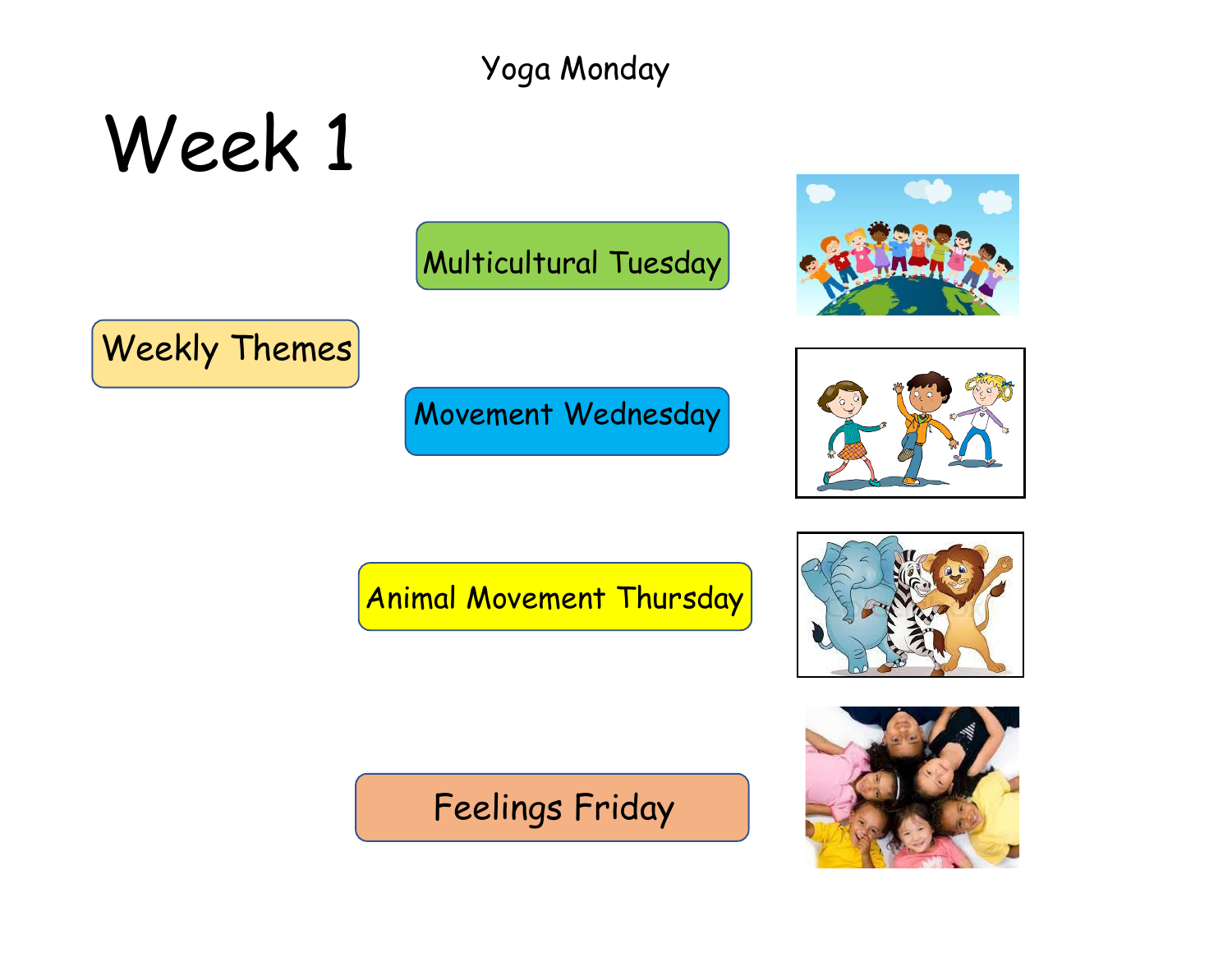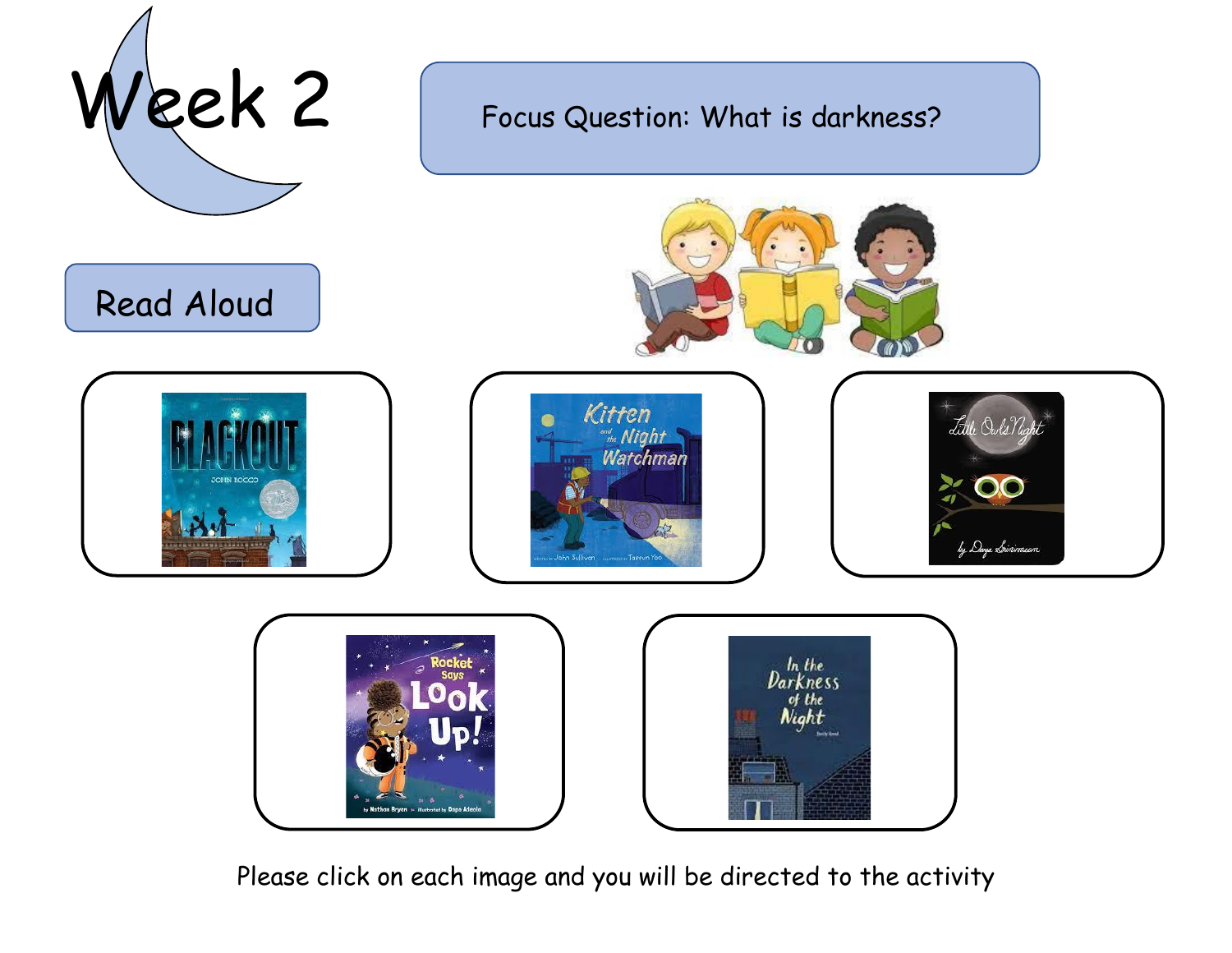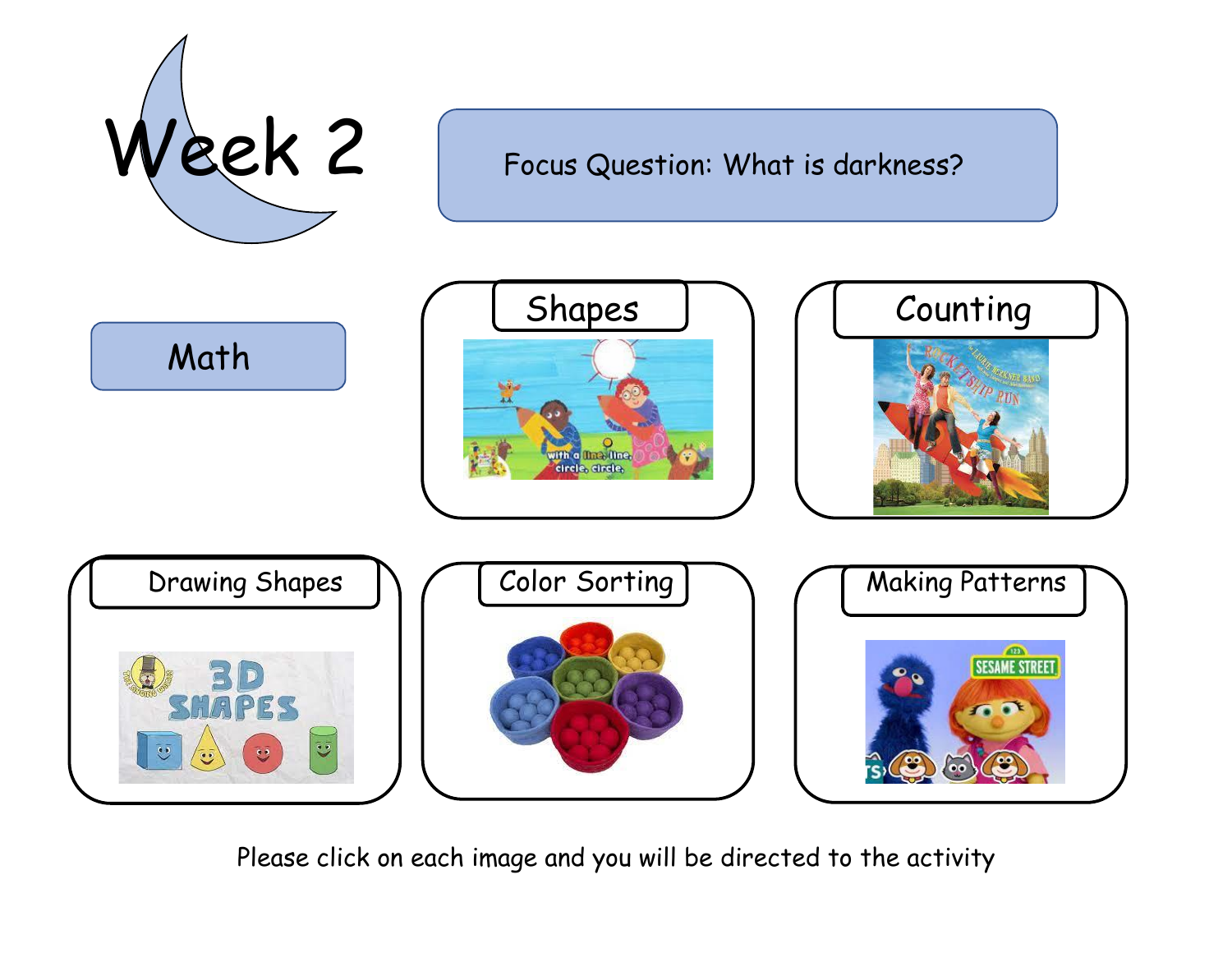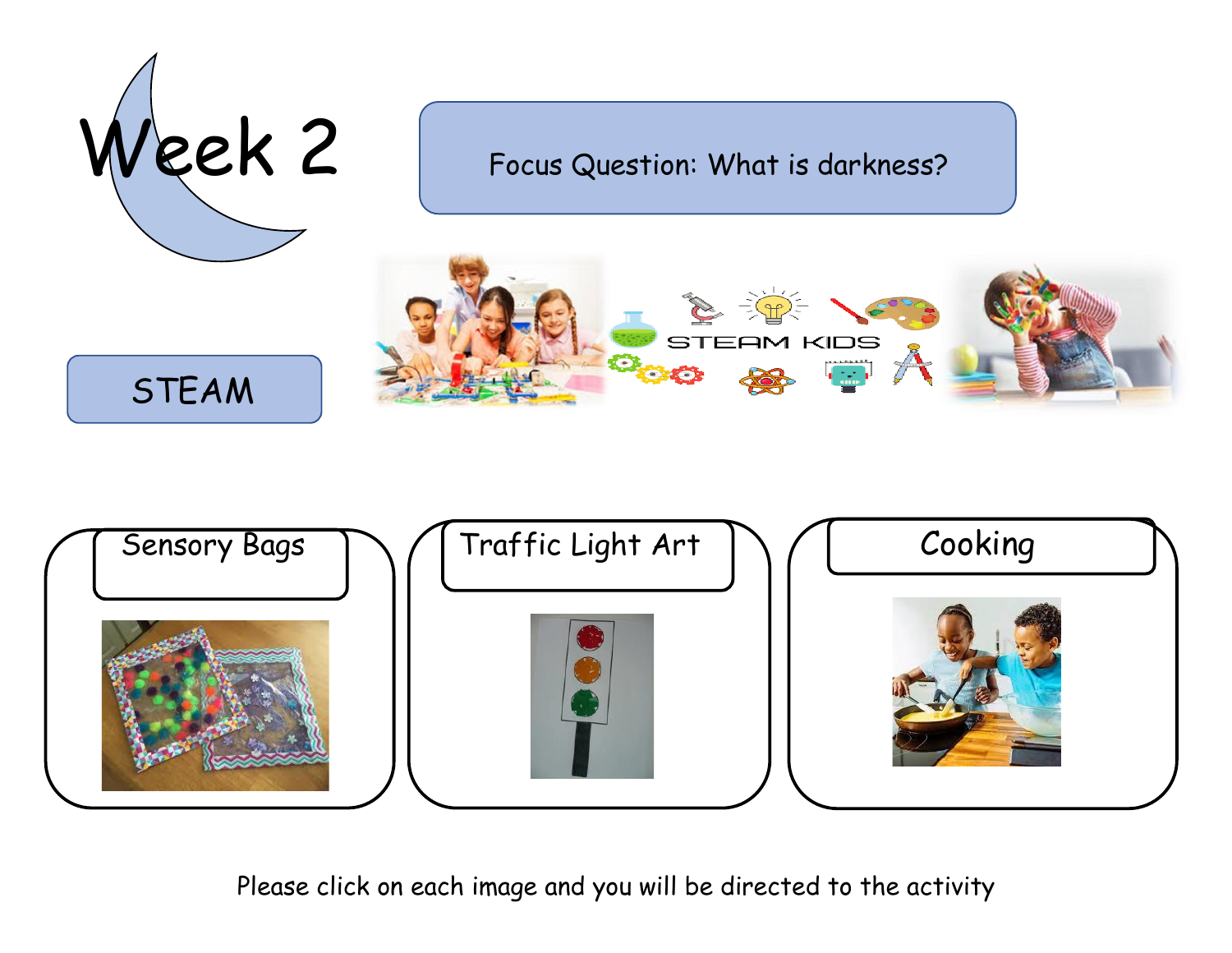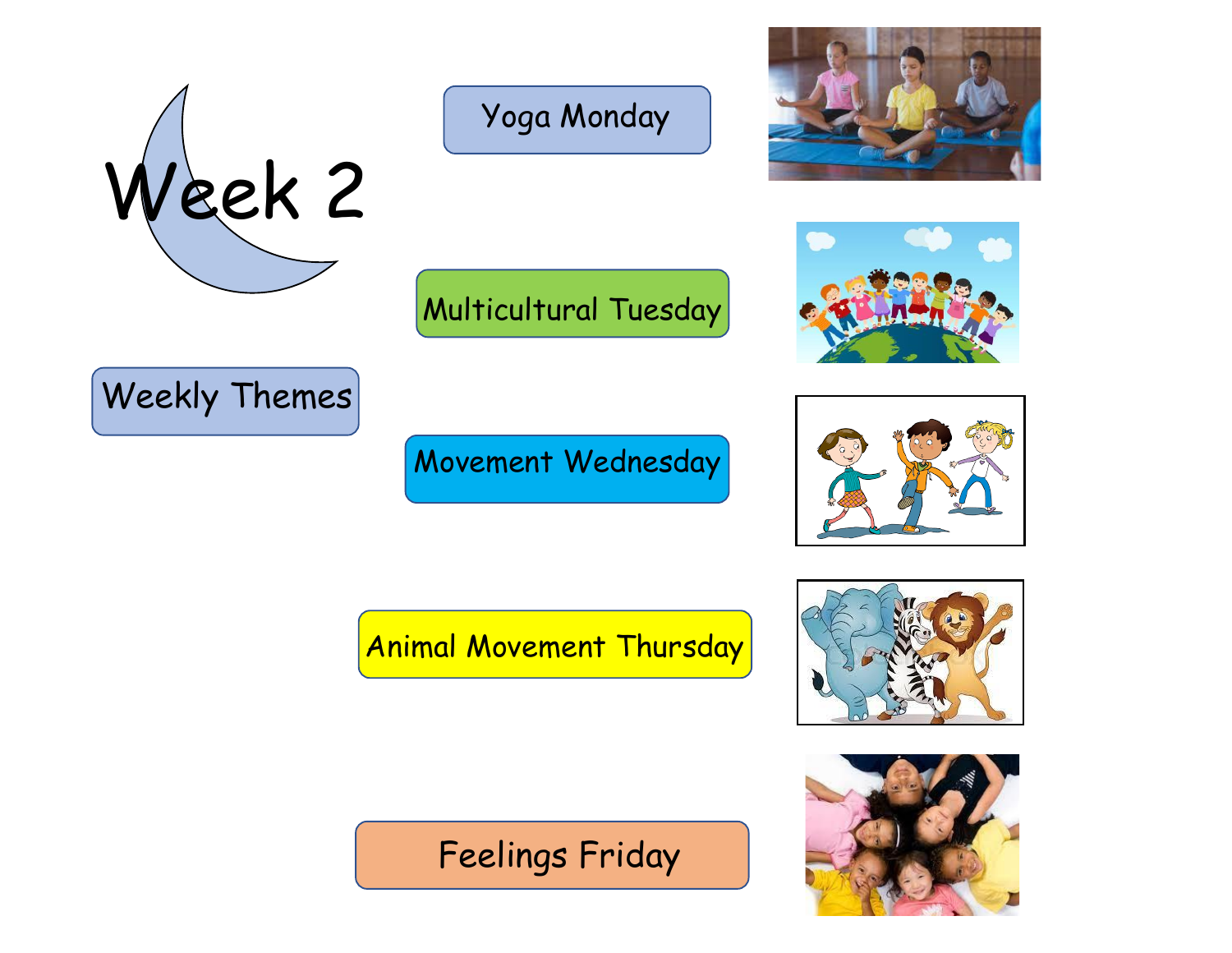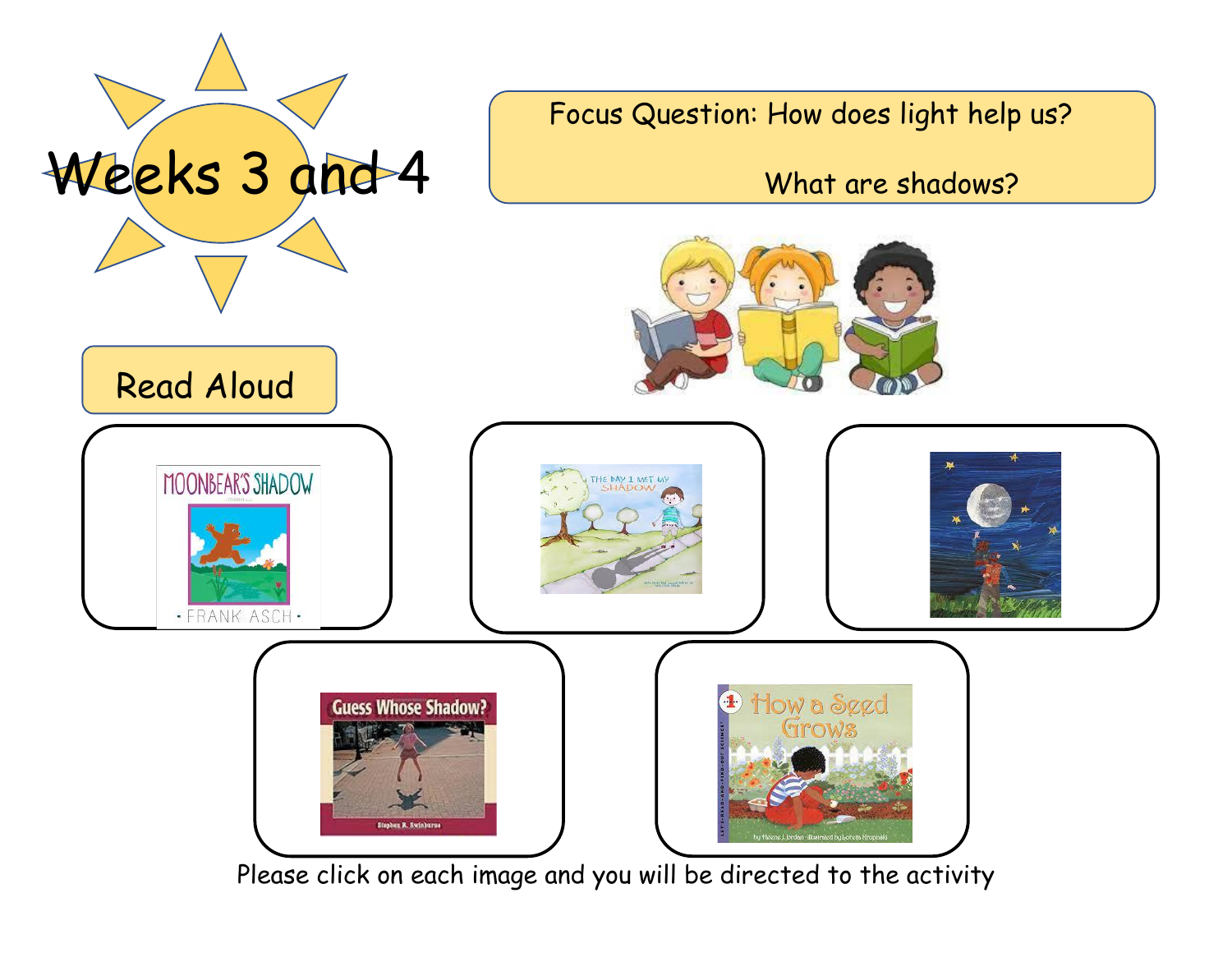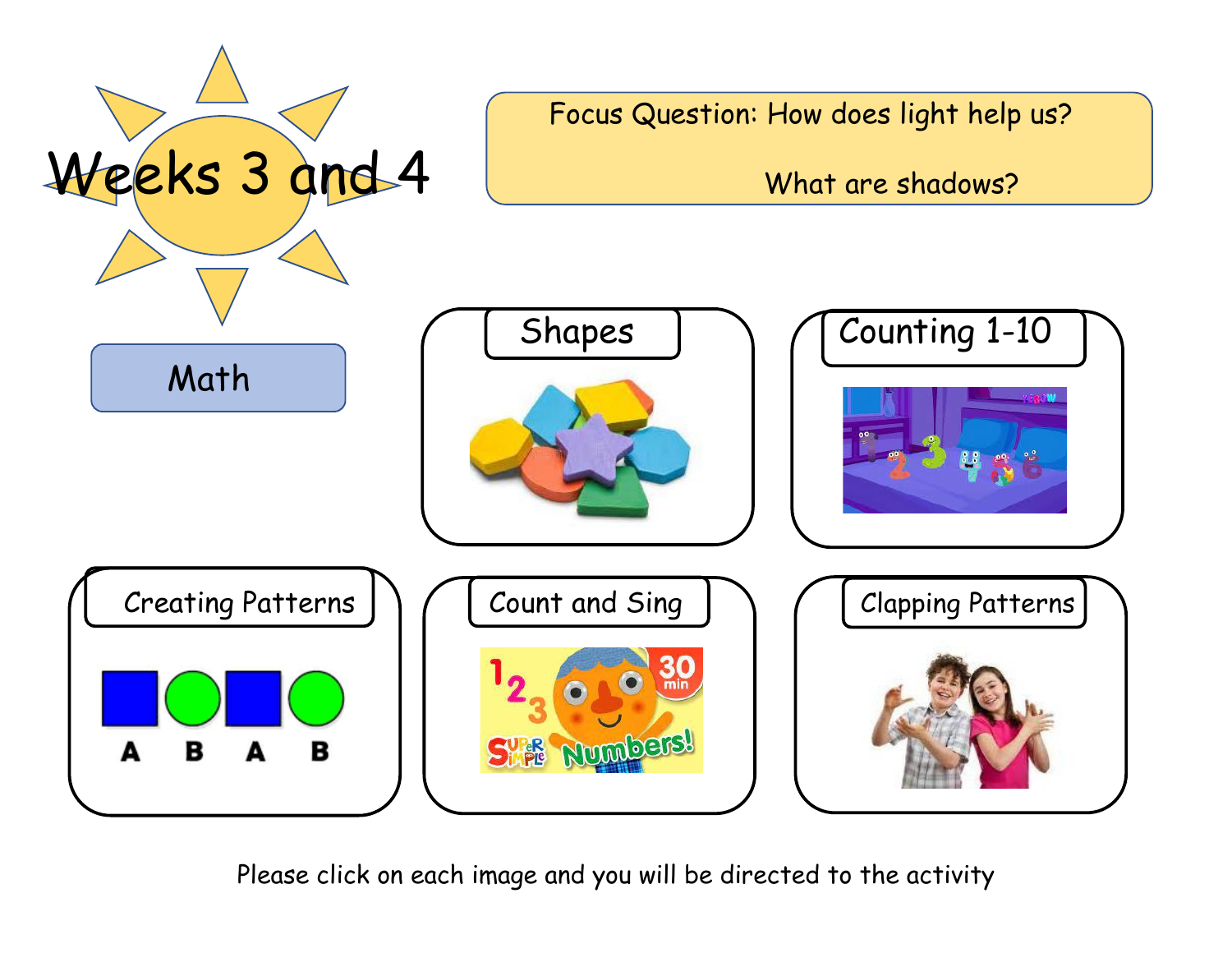